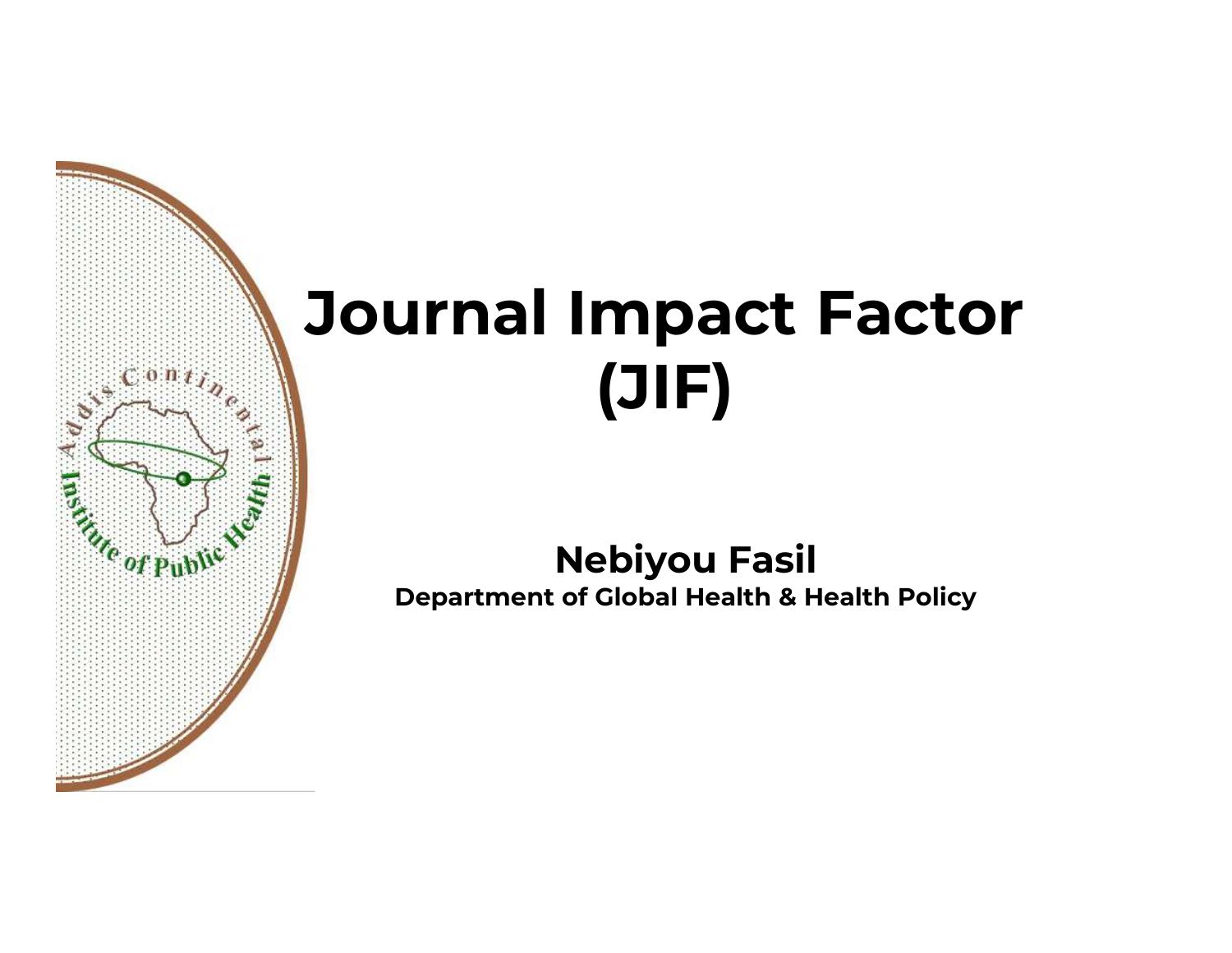## **Outline**

- $\blacksquare$  Introduction
- **History**
- **Overview**
- $\blacksquare$  IF calculation
- **D** Use
- **□** Criticsm
- $\blacksquare$  Limitations
- Other metrics
- **D** Journal indexing

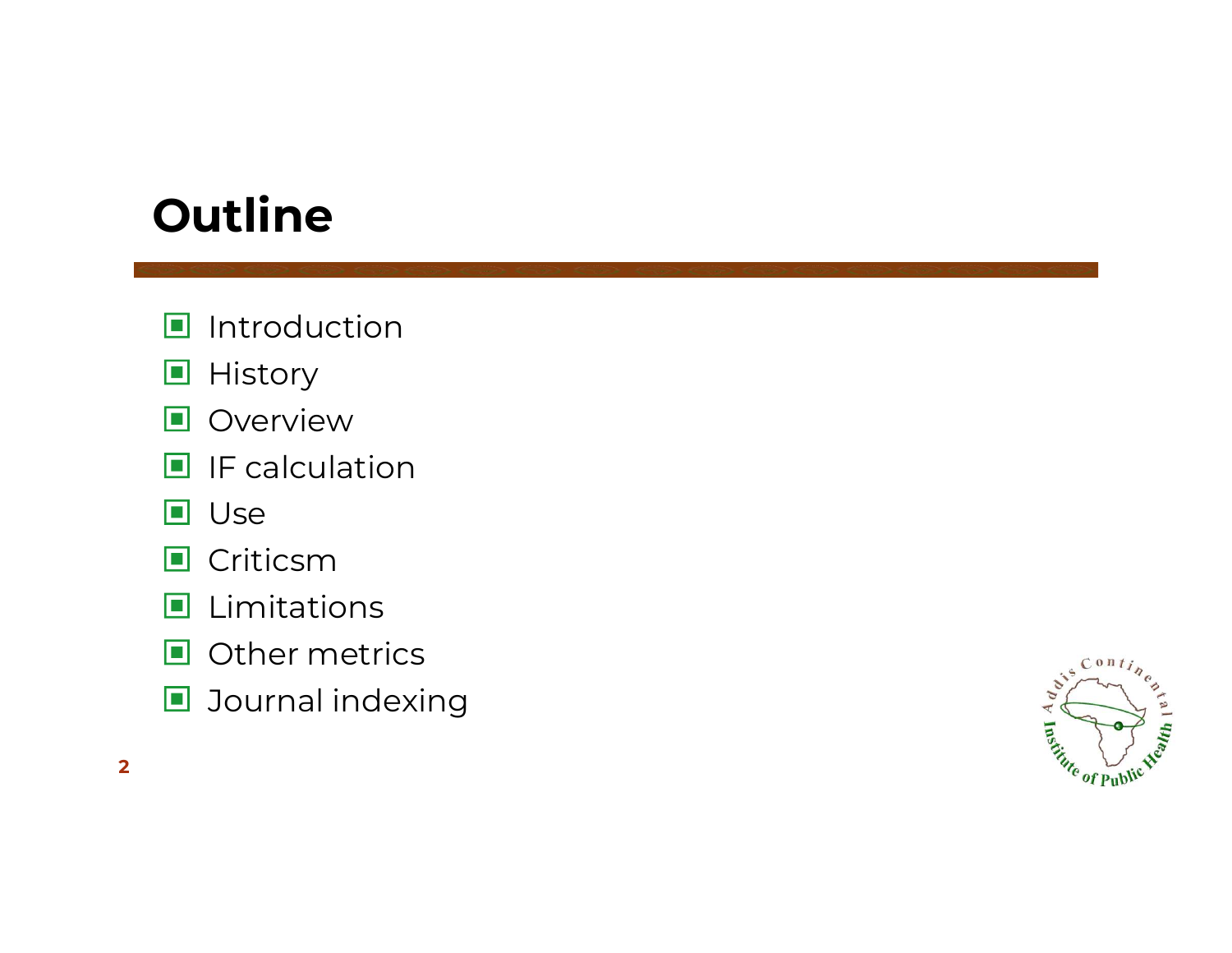## Introduction

- **E** The **Journal impact factor (JIF),** also known as **Impact factor (IF)** is a measure of the frequency with which the average article in a journal has been cited in a particular year.
- $\blacksquare$  is the Journal Impact Factor (JIF), used by Web of Science.
- $\blacksquare$  It is used to measure the importance or rank of a journal by calculating the times it's articles are cited.
- $\blacksquare$  Its primary purpose is to show the relative importance of  $\mathfrak{gl}_{\mathfrak{on} H_{\ell_{\alpha}}}$ a journal within its respective field.

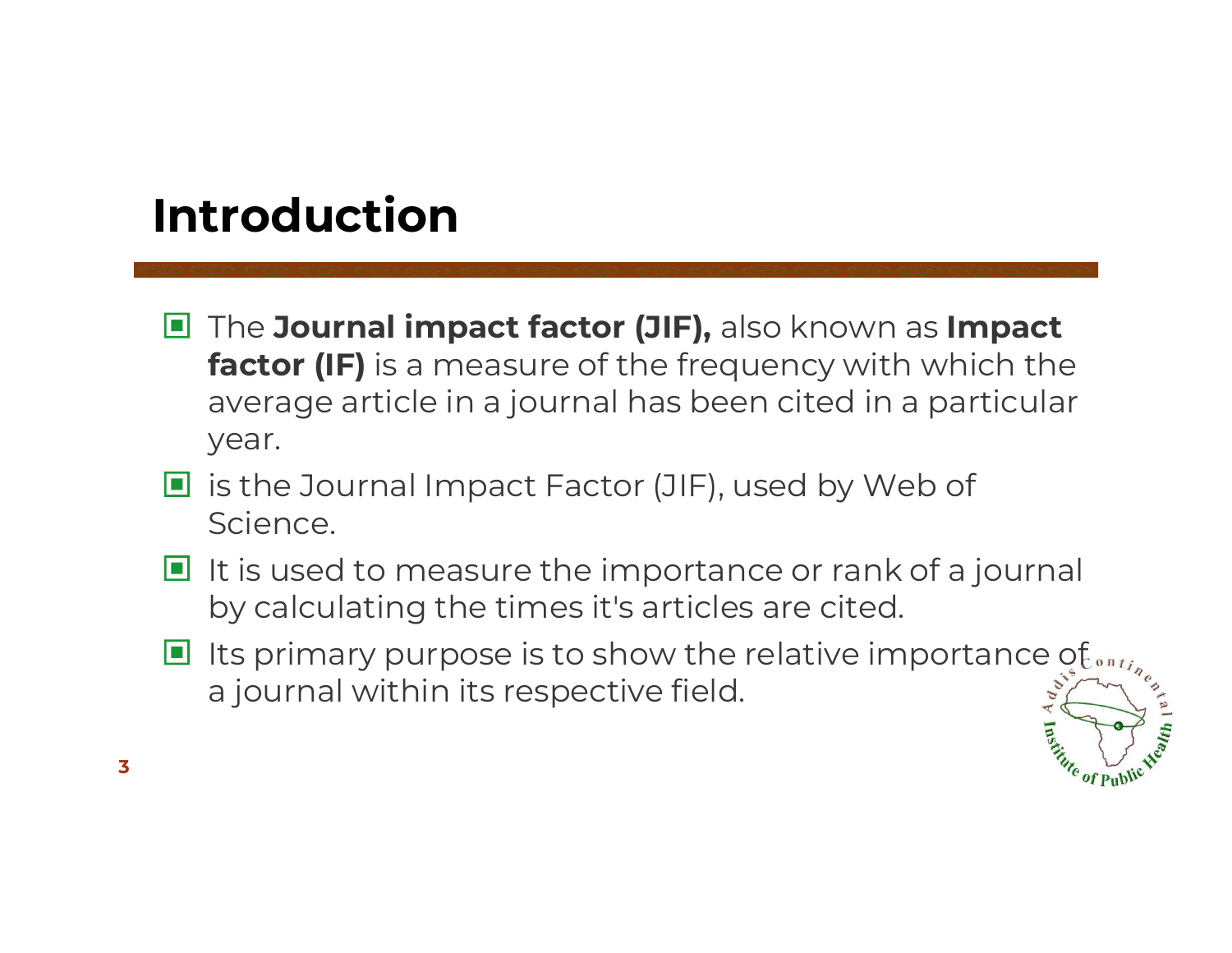## **History**

- The impact factor was devised by **Eugene Garfield**, the founder of the **Institute for Scientific Information** (ISI) in Philadelphia.
- Impact factors began to be calculated yearly starting from 1975 for journals listed in the *Journal Citation Reports* (JCR). ISI was The impact factor was devised by <u>Eugene Garfield</u>, the founder of<br>the <u>Institute for Scientific Information</u> (ISI) in Philadelphia.<br>Impact factors began to be calculated yearly starting from 1975 for<br>journals listed in th known as Thomson ISI. Impact factors began to be calculated yearly starting from 1975 for<br>journals listed in the <u>Journal Citation Reports</u> (JCR). ISI was<br>acquired by <u>Thomson Scientific & Healthcare</u> in 1992, and became<br>known as Thomson-Reuter
- In 2018, Thomson-Reuters spun off and sold ISI to Onex corporation, Clarivate, which is now the publisher of the JCR.

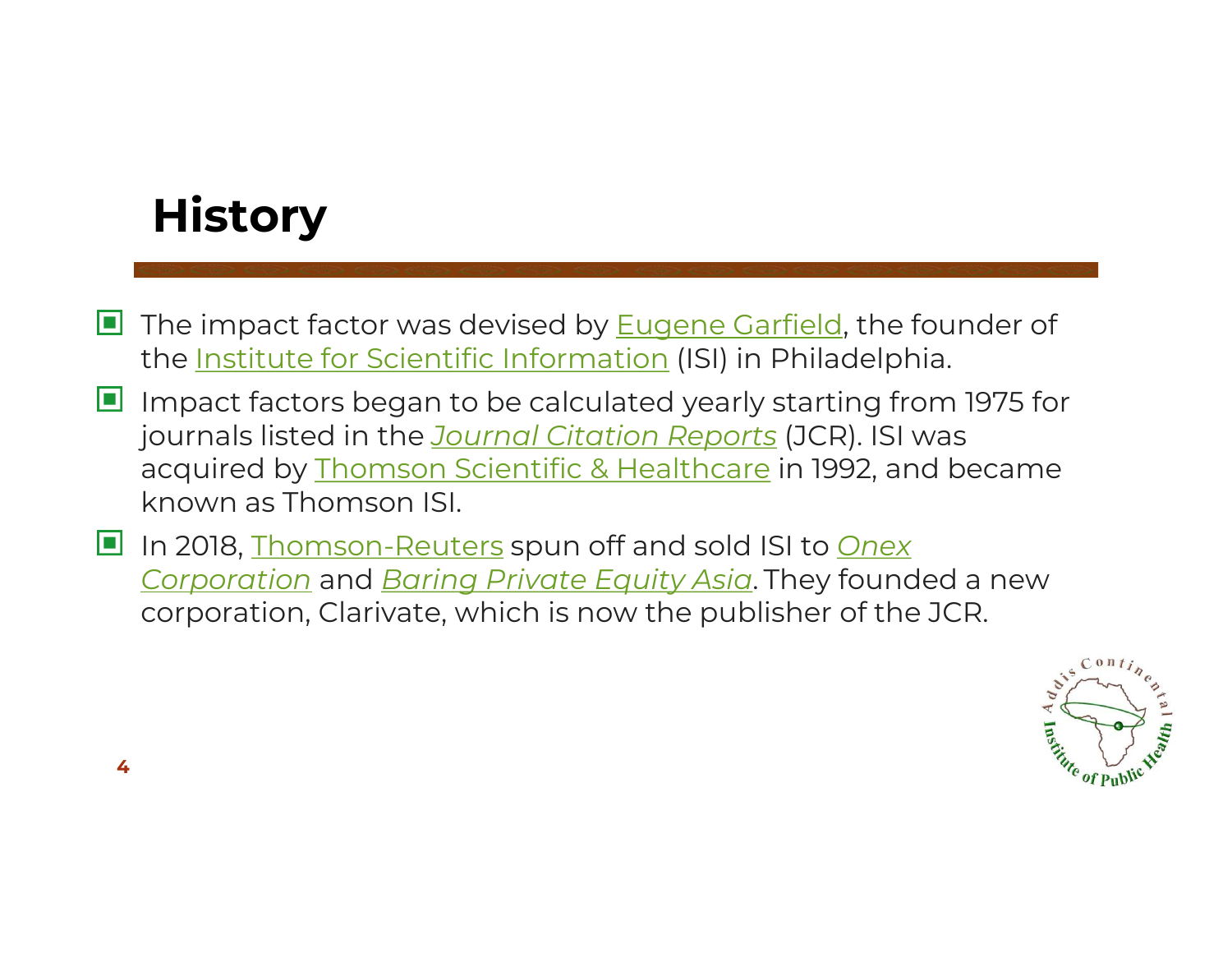## Overview of IF

- **Verview of IF**<br>The impact factor relates to a specific time period; it is<br>possible to calculate it for any desired period. ■ The impact factor relates to a specific time period; it is possible to calculate it for any desired period.<br>■ New journals, which are indexed from their first
- The impact factor relates to a specific time period; it is<br>possible to calculate it for any desired period.<br>New journals, which are indexed from their first<br>published issue, will receive an impact factor after two The impact factor relates to a specific time period; it is<br>possible to calculate it for any desired period.<br>New journals, which are indexed from their first<br>published issue, will receive an impact factor after two<br>years of The impact factor relates<br>possible to calculate it for a<br>New journals, which an<br>published issue, will recei<br>years of indexing<br>Journals covering large r possible to calculate it for any desired period.<br>New journals, which are indexed from their first<br>published issue, will receive an impact factor after two<br>years of indexing<br>Journals covering large research areas that use m New journals, which are indexed from their first<br>published issue, will receive an impact factor after two<br>years.of.indexing<br>Journals covering large research areas that use many<br>references per article are likely to have hig
- factors.

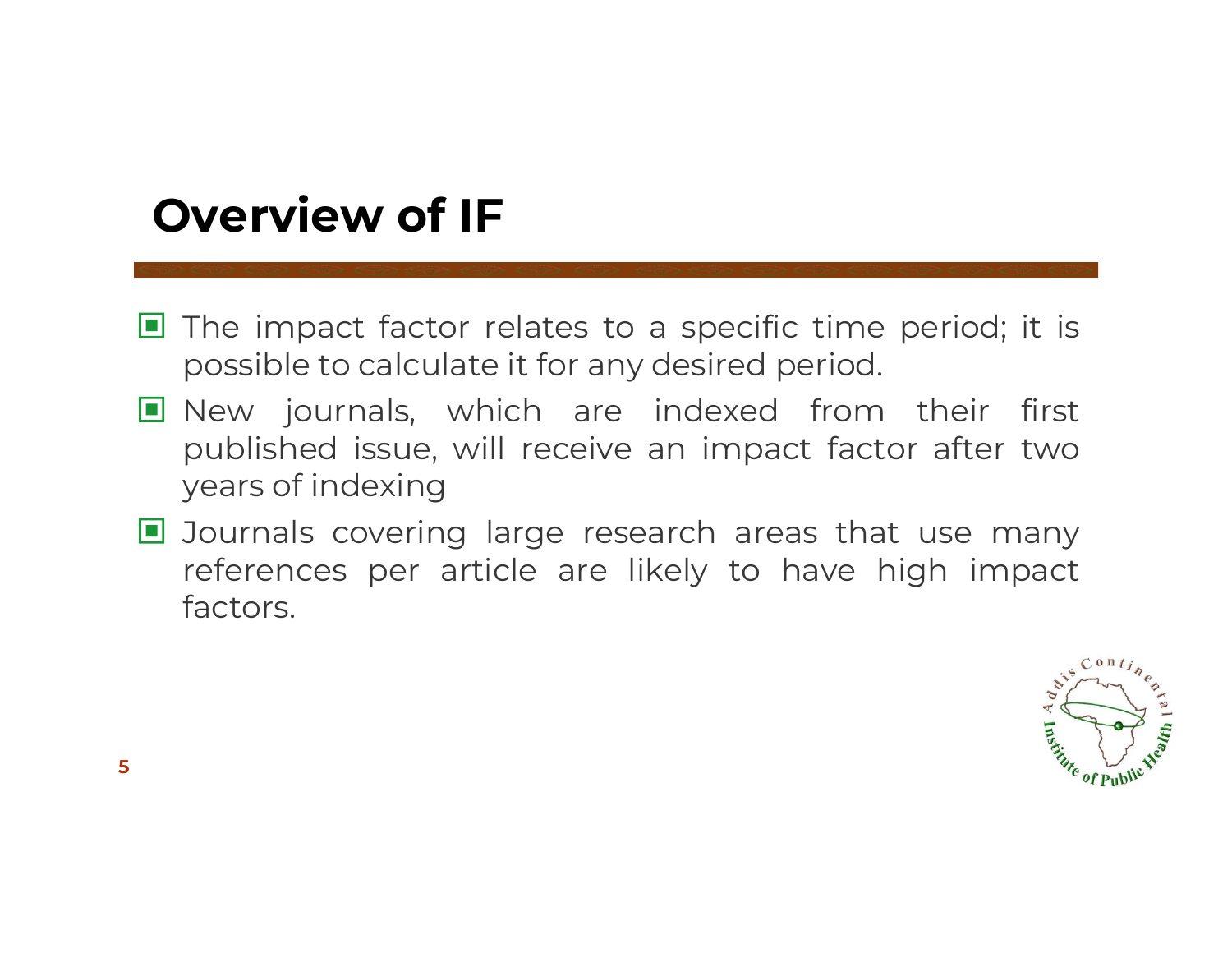## Impact Factor(IF) calculation

 $\blacksquare$  The calculation is based on a two-year period and involves dividing the number of times articles were cited by the number of articles that are citable.

### **■ Calculation of 2020 IF of a journal:**

- A = the number of times articles published in 2018 and 2019 dividing the number of times articles were cited by the<br>number of articles that are citable.<br>**Calculation of 2020 IF of a journal:**<br>A = the number of times articles published in 2018 and 20<br>were cited (Citations) by indexe
- $\blacksquare$  B = the total number of "citable items" published (Publication) in 2018 and 2019.
- $\Box$  A/B = 2020 impact factor

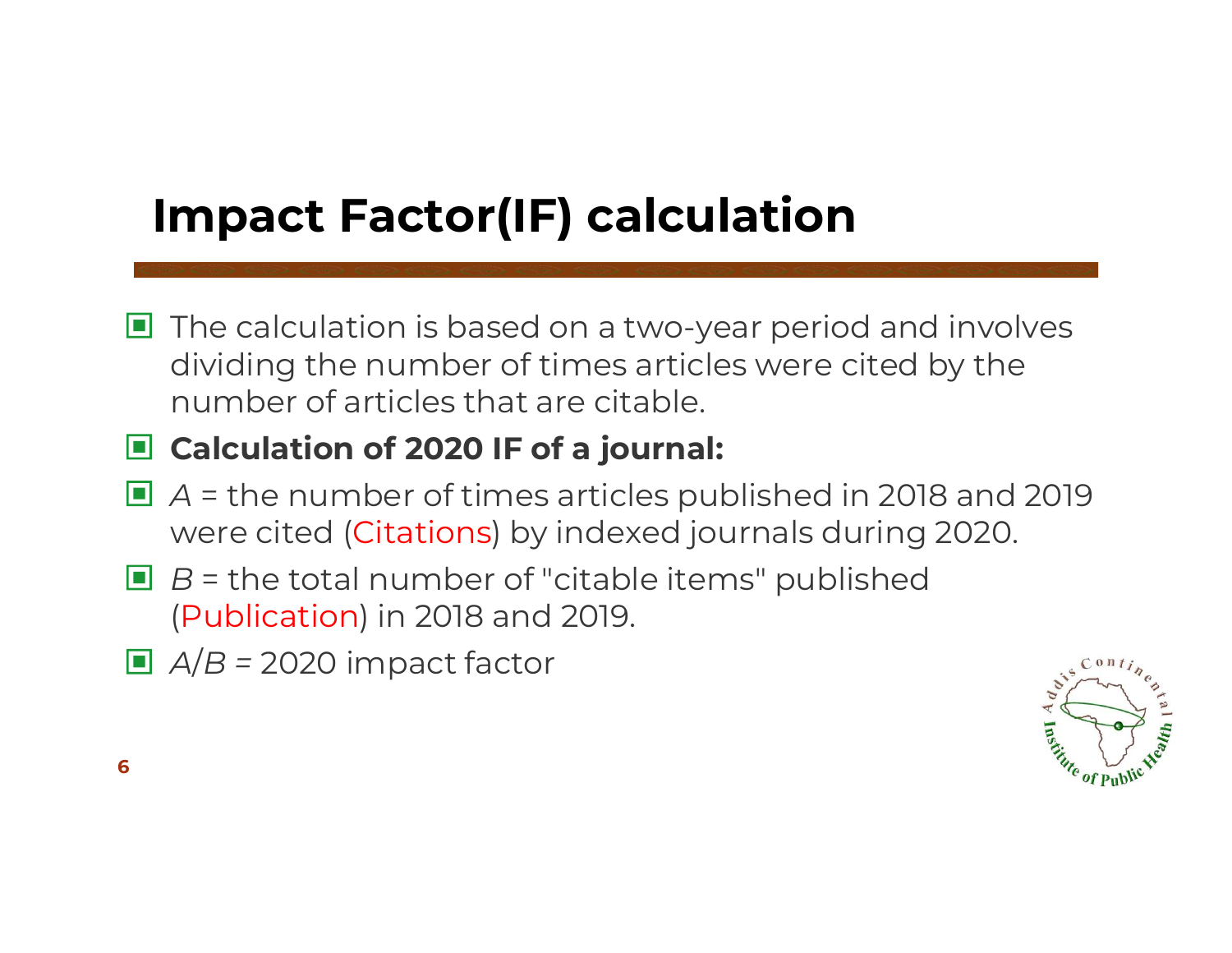## Use

- $\blacksquare$  it is frequently used as a  $\text{prox}_X$  for the relative importance of a journal within its field;
- $\blacksquare$  journals with higher impact factor values are given status of being more important, or carry more prestige in their respective fields, than those with lower values

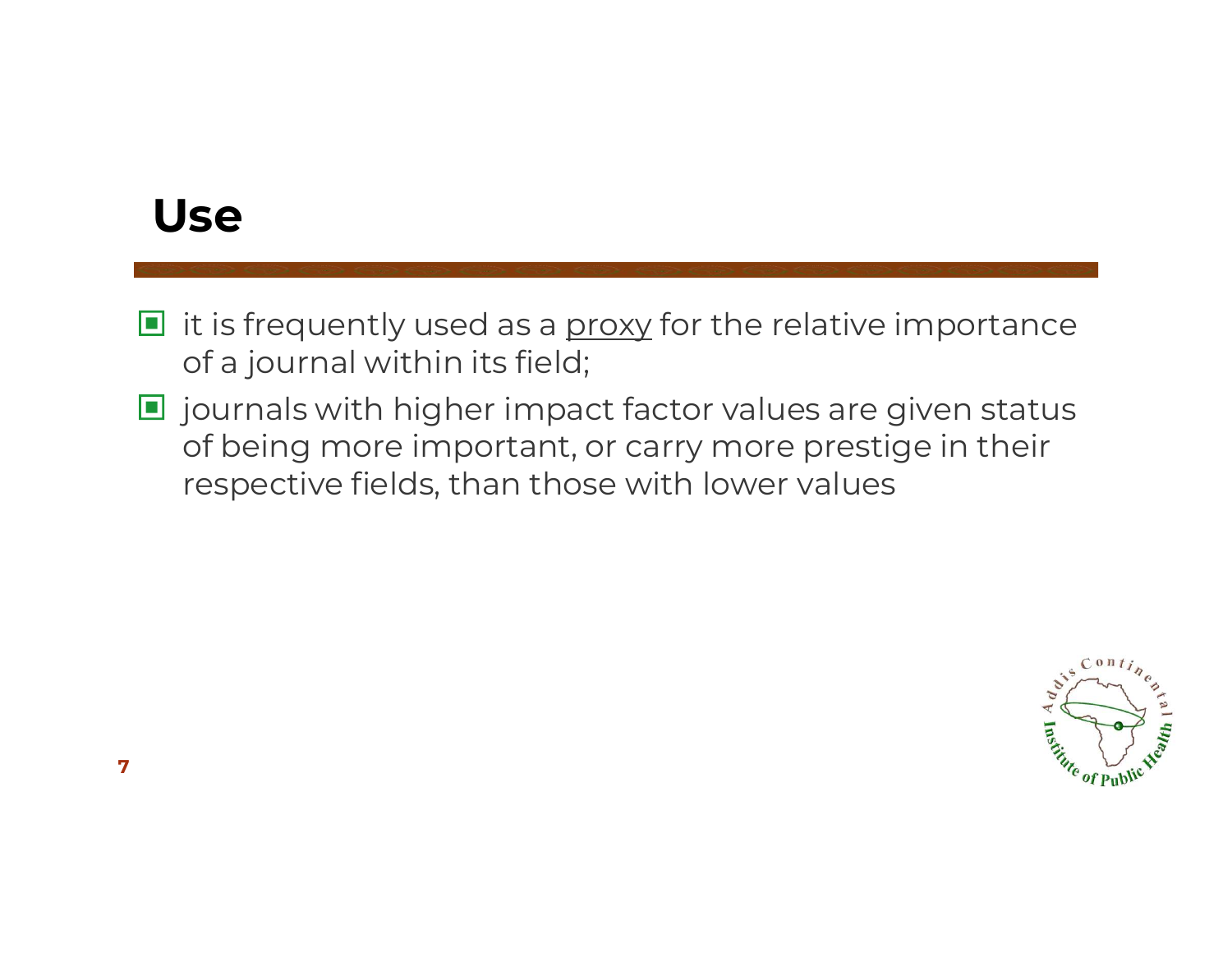## Criticism

- $\Box$  Regarding the use of impact factors, both in terms of
	- $\Box$  its statistical validity and
	- $\Box$  implications for how science is carried out and assessed.
- $\blacksquare$  Intervals representing plausible ranges of values for journal impact factor ranks indicated that most journals cannot be ranked with great precision.
- $\Box$  validity of the impact factor as a measure of journal importance and the effect of policies that editors may adopt to boost their impact factor (perhaps to the detriment of readers and writers).

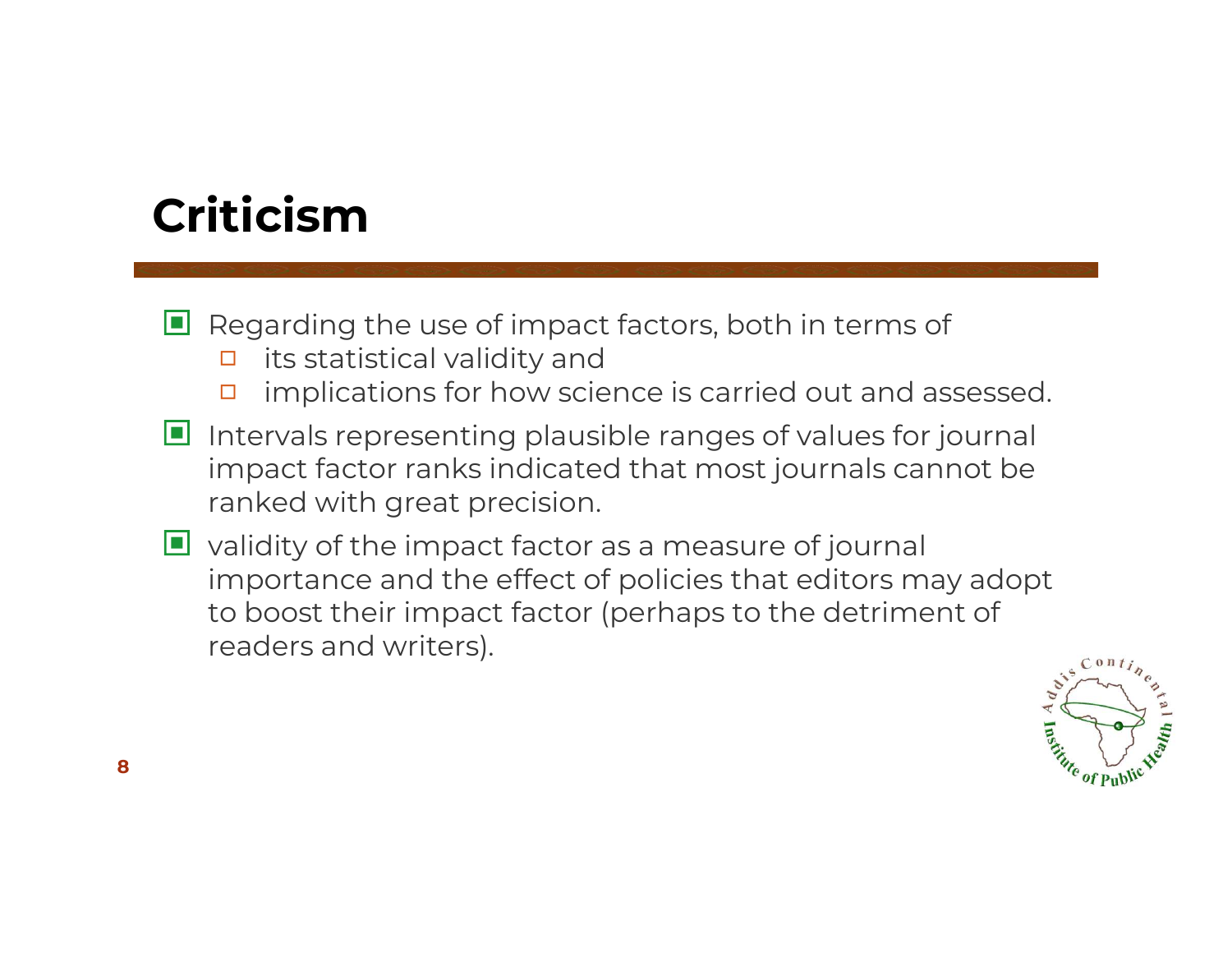## Limitation

- $\blacksquare$  The percentage of total citations occurring in the first two years after publication also varies highly among disciplines from.
	- □ Thus impact factors cannot be used to compare journals across disciplines.
- $\blacksquare$  Other studies have repeatedly stated that impact factor is a metric for journals and should not be used to assess individual researchers or institutions.

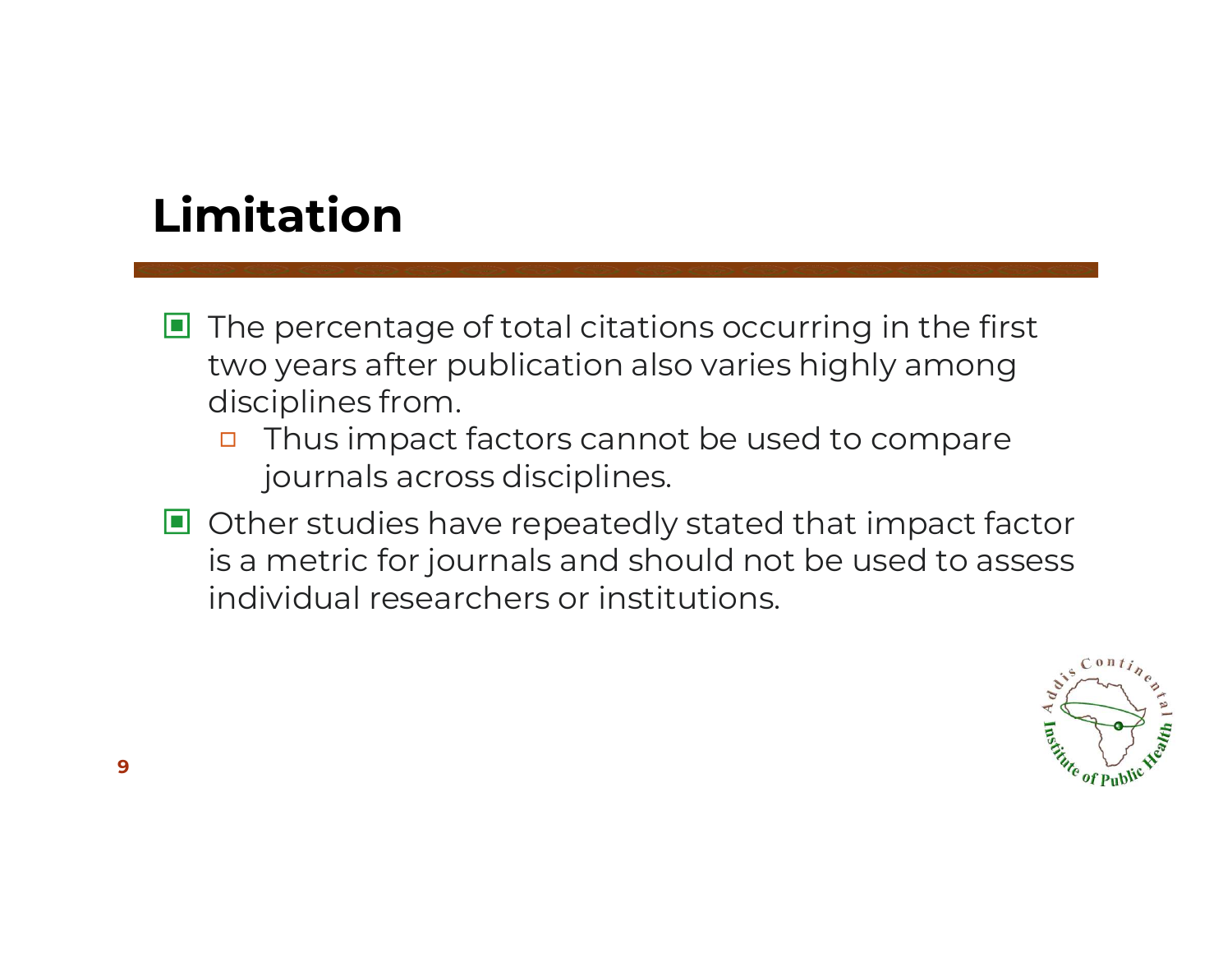## Other metrics (1/3)

### H-index

- $\blacksquare$  The h-index has been originally an author-level metric that quantifies a writer's scientific research output. This index measures the scientific productivity and impact of a scientist at the same time.
- $\blacksquare$  The h-index is often computed for journals as well

### Cite Score

Maximized Which decisions is established in expansion in the masures the scientific productivity and impact of a scientis<br>at the same time.<br>The h-index is often computed for journals as well<br>**Scopus'** CiteScore measures a impact. It's completely free to use, transparent, and calculates metrics using Scopus data.

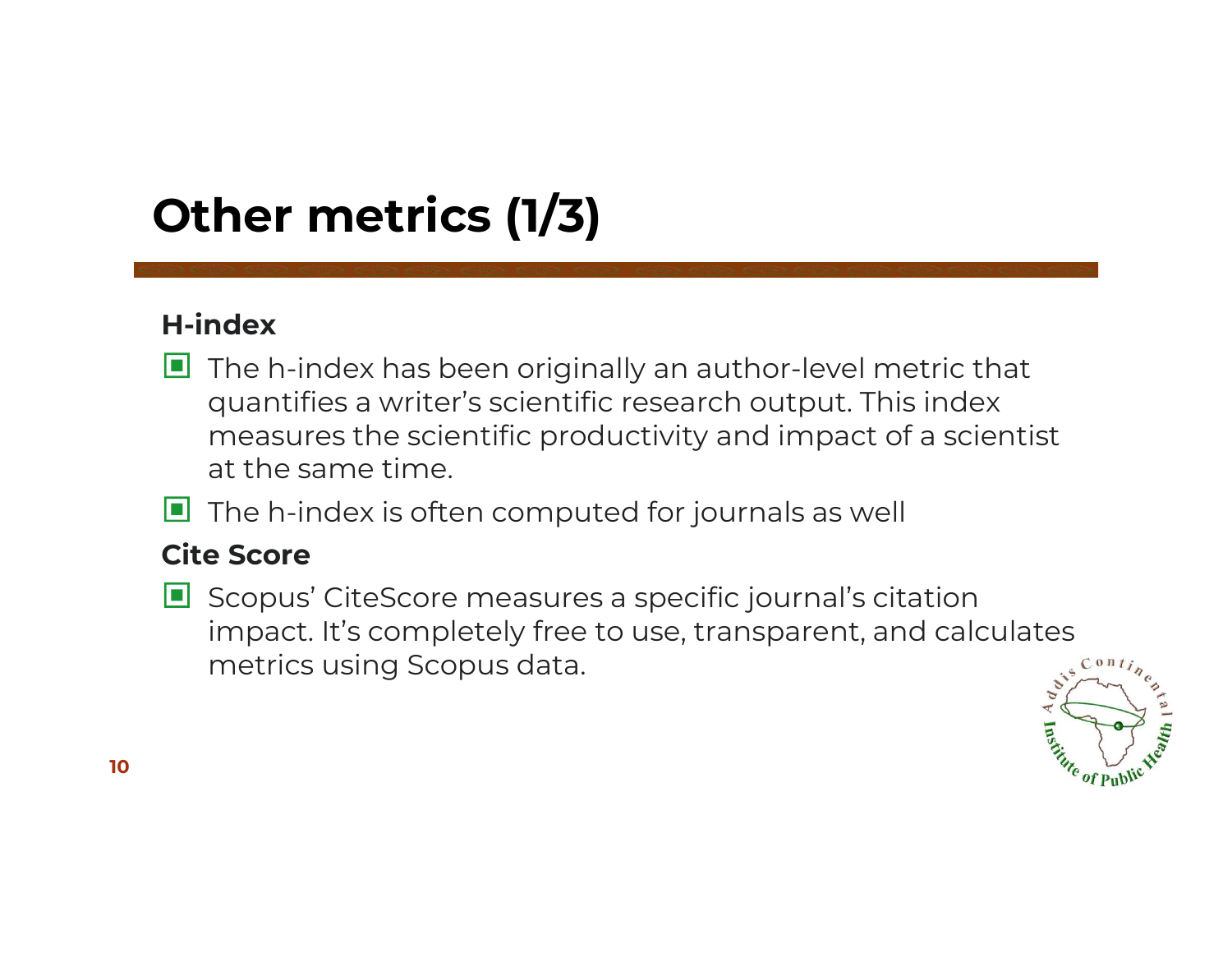# **Other metrics (2/3)**<br>SCImago Journal Rank<br>■ SCImago Journal Rank (SJR) in Other metrics (2/3)

- **SCImago Journal Rank**<br> **E** SCImago Journal Rank (SJR) in Scopus' and SCImago's databases operates on the principle that "not all citations are created equal."
- With these metrics, a specific journal's subject, quality, and reputation directly affect the value of its citations.

### Source Normalized Impact per Paper

- databases operates on the principle that "not all citations are<br>created equal."<br>With these metrics, a specific journal's subject, quality, and<br>reputation directly affect the value of its citations.<br>**The Normalized Impact p** With these metrics, a specific journal's subject, quality, and<br>reputation directly affect the value of its citations.<br>**rce Normalized Impact per Paper**<br>Source Normalized Impact per Paper (SNIP) – also used by Scopus –<br>meas overall citation number in a particular subject field.
- $\Box$  Therefore, a single citation's impact will be higher in subject fields where citations are less likely.

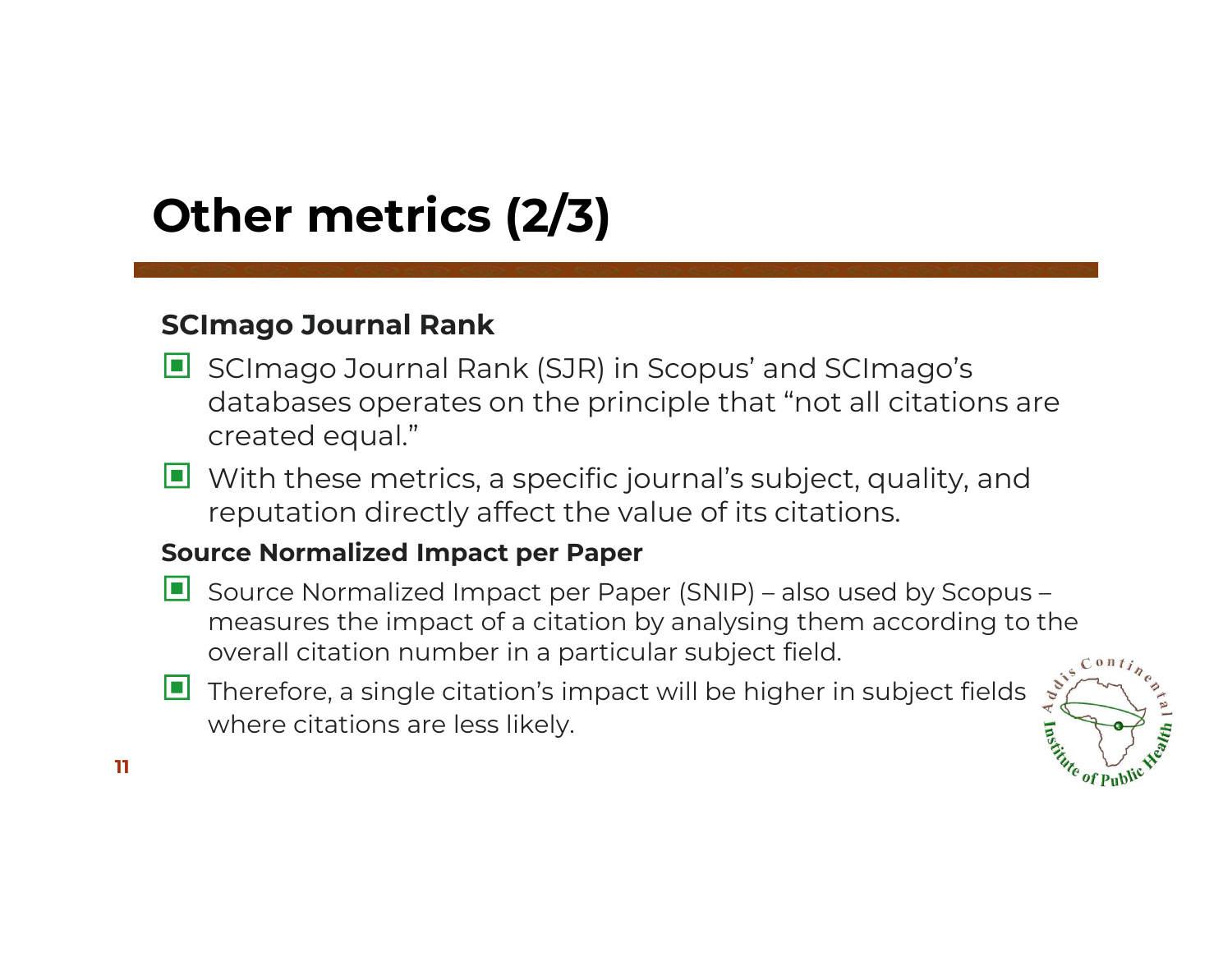## Other metrics (3/3)

### Altmetrics

- **her metrics (3/3)**<br> **Mernicanally and quantity attention measure a**<br>
scientific paper receives on social media and through citations and article downloads.
- $\blacksquare$  It is a non-traditional metric type that complements traditional metrics (such as impact factors and h-index) with additional data.

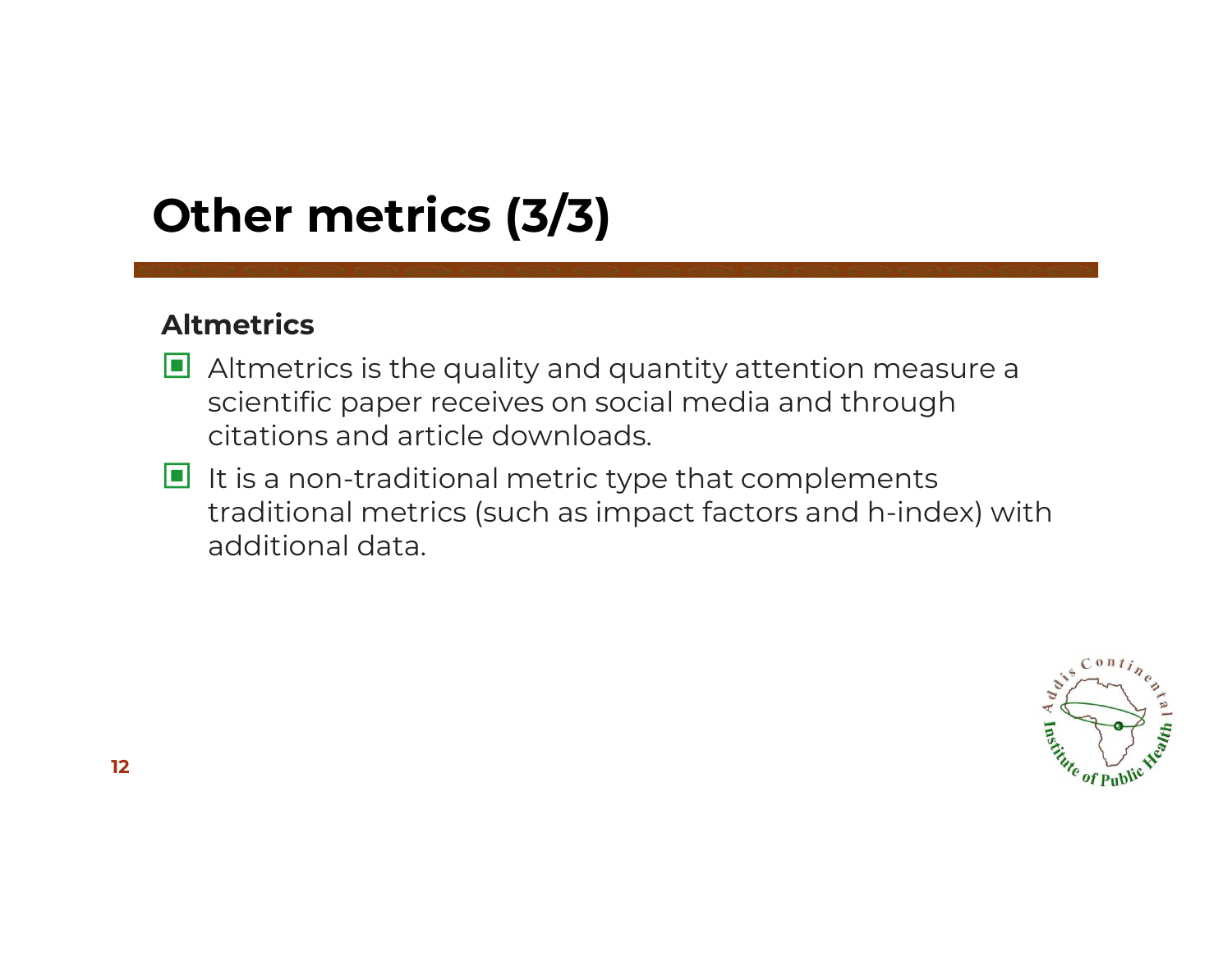## Journal indexing

- The indexation of a journal indicates its quality.  $\Box$
- $\blacksquare$  The indexed journals have expanded online presence, improved article discoverability, and reputable for highquality publication in their own field.

Types of indexes

### General indexes

□ cover various disciplines and a broad variety of topics.

### Specialized indexes

□ cover a specific topic or discipline and will usually index more scholarly journals.

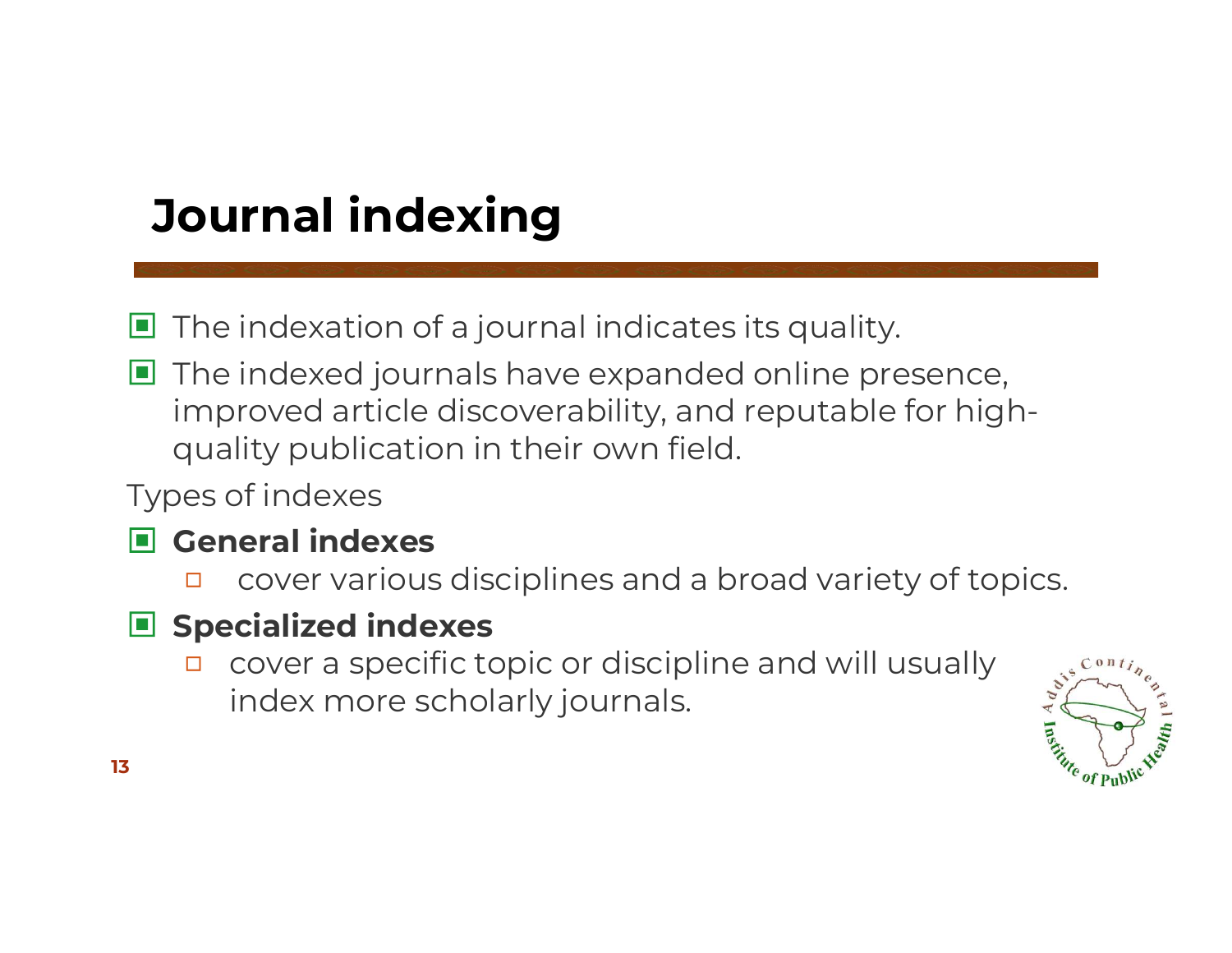## Basic Indexing Standards

Any journal should have the following standards to meet basic indexing requirements:

- An International Standard Serial Number (ISSN): **ISSN** is the number given to one set of the series, to identify a serial, recurring publication, such as a monthly journal.
- Digital Object Identifiers (DOIs): A **DOI** is just like a social security number for a digital item (journal article, data file, presentation file, etc.)
- An established publishing schedule
- A copyright policy
- Basic article-level metadata

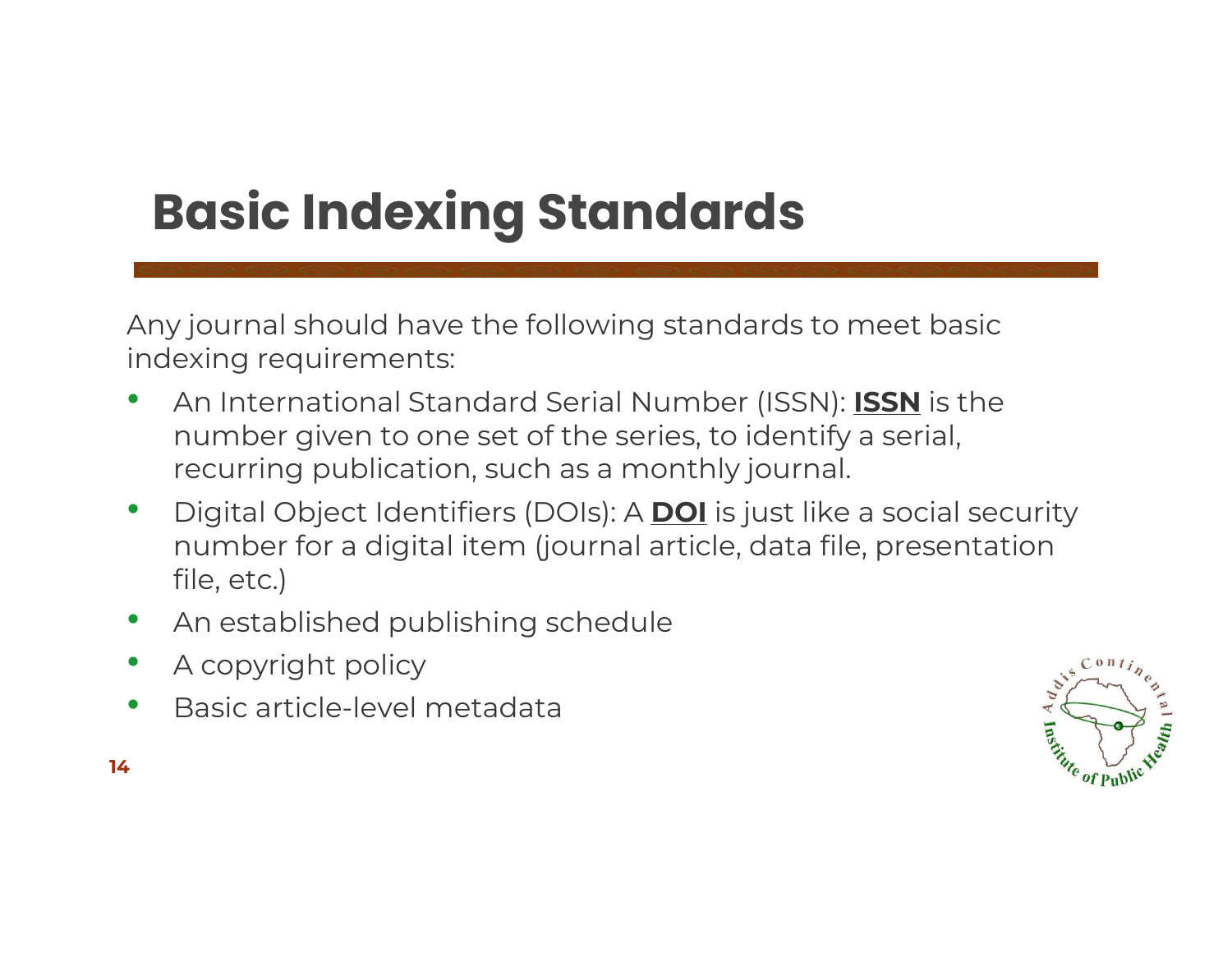## References

- **: ferences**<br>Sharma, M., Sarin, A., Gupta, P., Sachdeva, S., & Desai, A. V. (2014). Journal impact factor: its use,<br>significance and limitations. World journal of nuclear medicine, 13(2), 146.<br>https://doi.org/10.4103/1450-**: ferences**<br>Sharma, M., Sarin, A., Gupta, P., Sachdeva, S., & Desai, A. V. (2014). Journal impact factor: its use,<br>significance and limitations. World journal of nuclear medicine, 13(2), 146.<br>Greenwood D. C. (2007). Pelia https://doi.org/10.4103/1450-1147.139151 Sharma, M., Sarin, A., Gupta, P., Sachdeva, S., & Desai, A. V. (2014). Journal is<br>gnificance and limitations. World journal of nuclear me<br>https://doi.org/10.4103/1450-1147.139151<br>Greenwood D. C. (2007). Reliability of jour Sharma, M., Sarin, A., Gupta, P., Sachdeva, S., & Desai, A. V. (2014). Journal impact factor: its usignificance and limitations. World journal of nuclear medicine, 13(2), 1<br>https://doi.org/10.4103/1450-1147.139151<br>Greenwoo Sharma, M., Sarin, A., Gupta, P., Sachdeva, S., & Desai, A. V. (2014). Journal impact factor: its use,<br>significance and limitations. World journal of nuclear medicine, 13(2), 146.<br>https://doi.org/10.4103/1450-1147.139151<br>G Sharma, M., Sarin, A., Gupta, P., Sachdeva, S., & Desai, A. V. (2014).<br>significance and limitations. World journal of nucl<br>https://doi.org/10.4103/1450-1147.139151<br>Greenwood D. C. (2007). Reliability of journal impact fact
- significance and limitations. World journal of nuclear medicine, 13(2), 146.<br>https://doi.org/10.4103/1450-1147.139151<br>Greenwood D. C. (2007). Reliability of journal impact factor rankings. BMC medical research<br>methodology, Symmetrics and "infractorist" vorial gournal of Tractear<br>https://doi.org/10.4103/1450-1147.139151<br>Greenwood D. C. (2007). Reliability of journal impact factor rankings.<br>methodology, 7, 48. https://doi.org/10.1186/1471-2288 Greenwood D. C. (2007). Reliability of journal impact factor rankings. BMC medical research<br>methodology, 7, 48. https://doi.org/10.1186/1471-2288-7-48<br>Impact Factor. Wikipedia. Cited from <u>https://en.wikipedia.org/wiki/Imp</u>
- L.
- 
- 
- Sieermood D. C. (2007): Remainity of Journal mapped racer furnings. Brie international methodology, 7, 48. https://doi.org/10.1186/1471-2288-7-48<br>Impact Factor. Wikipedia. Cited from https://en.wikipedia.org/wiki/Impact\_fa Impact Factor. Wikipedia. Cited from <u>https://en.wikipedia.org/wiki/Impact\_factor</u><br>University of Illinois Chicago. Measuring Your Impact: Impact Factor, Citation Analysis, and<br>other Metrics: Journal Impact Factor (IF).<br>The I I
- Journal indexing: Definition and aim. Cited from https://ntelt.cikd.ca/journal-indexing-1-<br>definition-aim